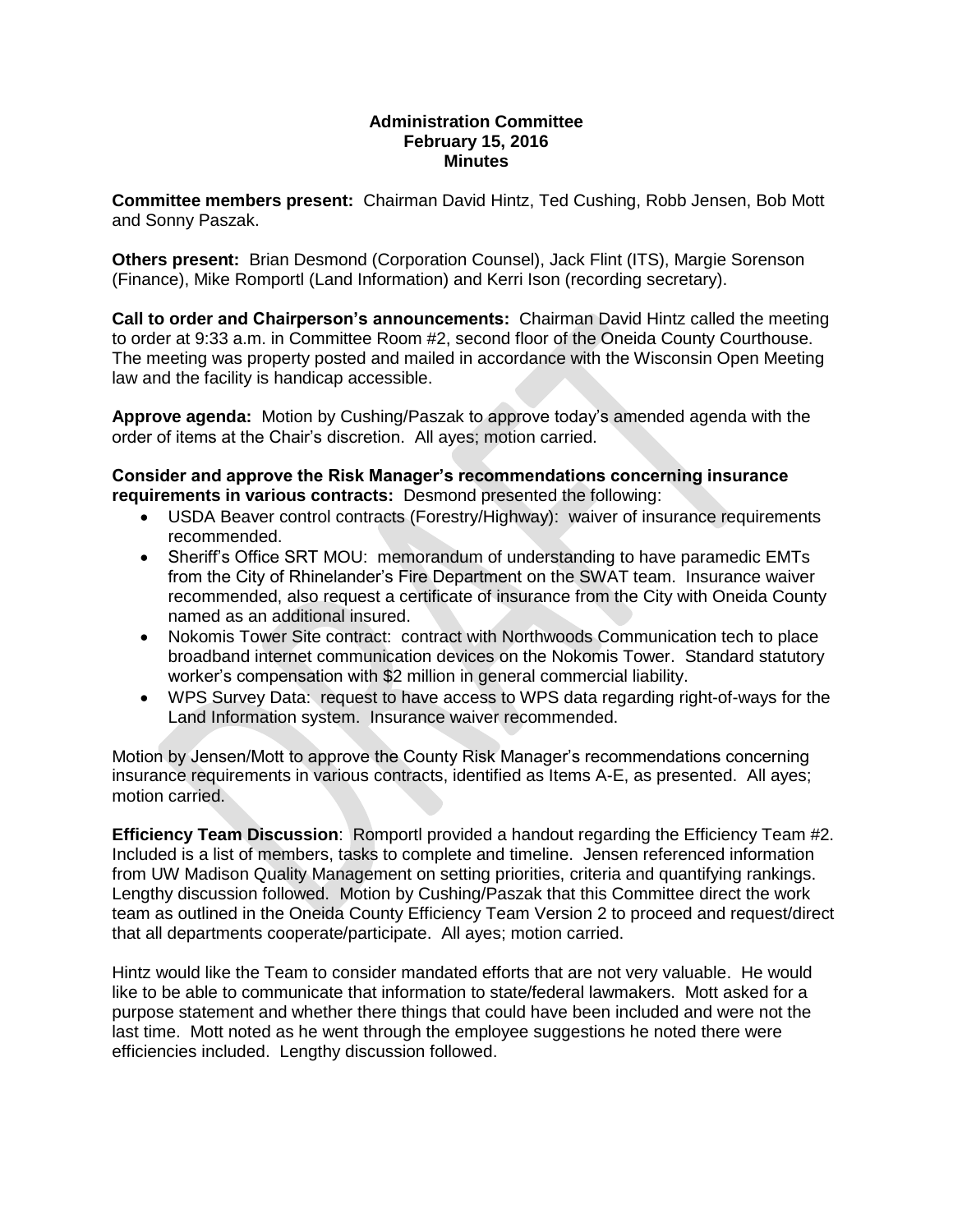Administration Committee February 15, 2016 Page **2** of **3**

**Special project listings/priorities:** Mott provided handout summarizing comments from the budget survey from staff to address budget shortfalls and attempted to categorize the comments. Committee reviewed each category separately.

## *Incentives:*

• Hintz suggested LRES be involved in evaluating staff rewards.

### *Efficiency:*

- Discussion held regarding payroll positions at Highway/Solid Waste and Sheriff's Department which are not under the Finance Director's supervision. Evaluation of centralizing or coordination efforts for all accounting was discussed at length. An evaluation may be done for ITS as well.
- Discussion held regarding merging of departments.
- Discussion followed regarding departmental oversight.
- Utility savings were discussed and it was suggested to forward topic to Buildings and Grounds.
- Discussion was held regarding conference attendance and alternatives. Require attendees report on the conference.
- Discussion followed regarding reduction in printing costs.

### Paszak excused at 10:25 a.m.

#### *Revenue:*

- Lengthy discussion held regarding levying the maximum each year and pros/cons of same.
- Discussion was held regarding reducing Courthouse hours. Forward to Buildings and Grounds to evaluate for potential energy savings.
- Discussion was held regarding departmental audits.

# *Capital Improvements*

 Discussion followed regarding the capital improvement process and communication with all employees.

# *Personnel:*

- Discussion followed regarding offering unpaid time off without impacting cost of insurance; flexible employment ideas. Sorenson noted benefits are calculated on fulltime status and paying for benefits without production. Employees are allowed up to three days unpaid leave before being charged for insurance and up to 37.50 hours before it affects paid time off accruals.
- Discussion was held regarding a four-day work week and issues of same.
- Committee felt issues can be referred to LRES for review and evaluation.

# *Insurance:*

- Discussion followed regarding incentives to not take insurance.
- Discussion followed regarding getting in a larger group for better rates. Sorenson discussed current group, experience and rates.

# *Non-mandated programs:*